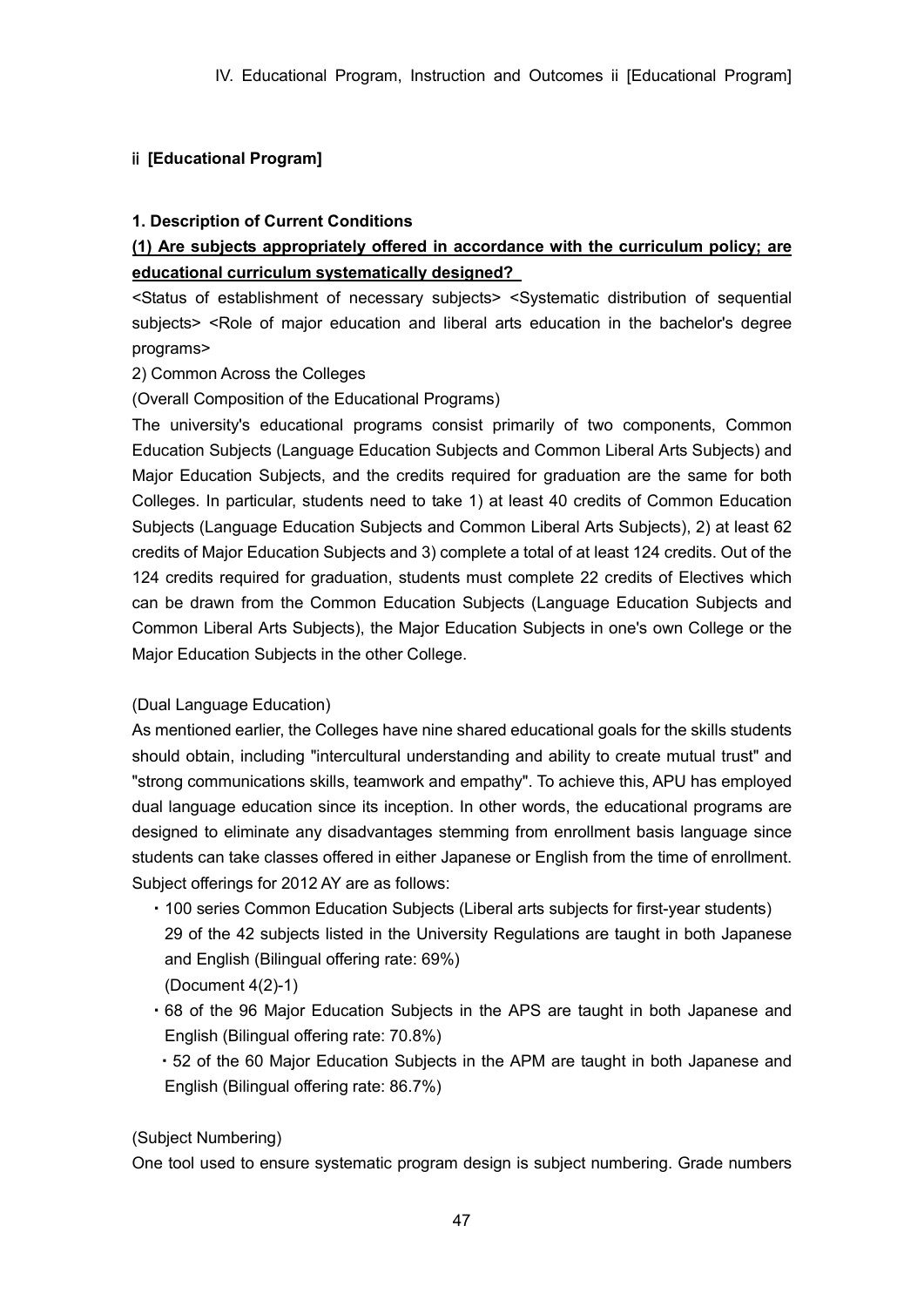are attached to each subject to indicate the appropriate semester of offering and encourage systematic enrollment, and prerequisite subjects—that is, subjects that students should take before taking a certain subject—are also defined; therefore, if a student completes a prerequisite subject early, he or she will be able to take the subject for which said prerequisite was defined even if he or she has not yet advanced to the year level in which the subject is typically offered.

## (Other)

Efforts have been taken to fortify small-group education and proactive, self-directed learning in the educational program design process. More specifically, basic approaches to program design, including setting the maximum lecture size at 250 students and aiming for a class size of 25 students or less in Common Education Subjects (Language Education Subjects) and Seminars, are defined in the subject offering policy formulated before the start of each academic year. (Document 4(2)-2)

## (Language Education Subjects)

Regarding Language Education Subjects, sufficient numbers of Japanese and English language subjects are offered in light of student admission times so that students can begin taking language classes from either semester, thereby eliminating any disadvantages. Language education is provided based on student language proficiency levels. Students who enroll on a Japanese basis take English placement tests upon enrollment to determine if they will study under the English Standard Track (24 required credits from Elementary English to Upper Intermediate English) or the English Advanced Track (12 required credits through Advanced English I or II). Domestic students who enroll on a Japanese basis are also required to complete at least 20 credits of lecture subjects held in English (either Common Liberal Arts Subjects or Major Education Subjects (either in their own College or the other College) in order to graduate, so sufficient numbers of subjects are offered systematically at all levels.

Students who enroll on an English basis are required to complete 16 credits of Japanese language subjects across four skill levels (Japanese Foundation Course I through Japanese Intermediate Course). As with English, sufficient numbers of subjects are offered systematically at all levels.

There are also sufficient numbers of elective language subjects that advanced students can take once they have completed their required English or Japanese subjects. These include subjects such as English for Discussion and Debate, English Business Writing, Japanese Language and Culture I and Career Japanese.

Japanese and English language subjects utilize standardized lecture content, textbooks, examinations and grading for each skill level.

APU also offers subjects of the native tongues of many of our students systematically. Collectively referred to as Asia Pacific Language Subjects, students can take Chinese (I - IV, 16 credits), Korean (I - IV, 16 credits), Spanish (I - IV, 14 credits), Malay/Indonesian (I - IV, 14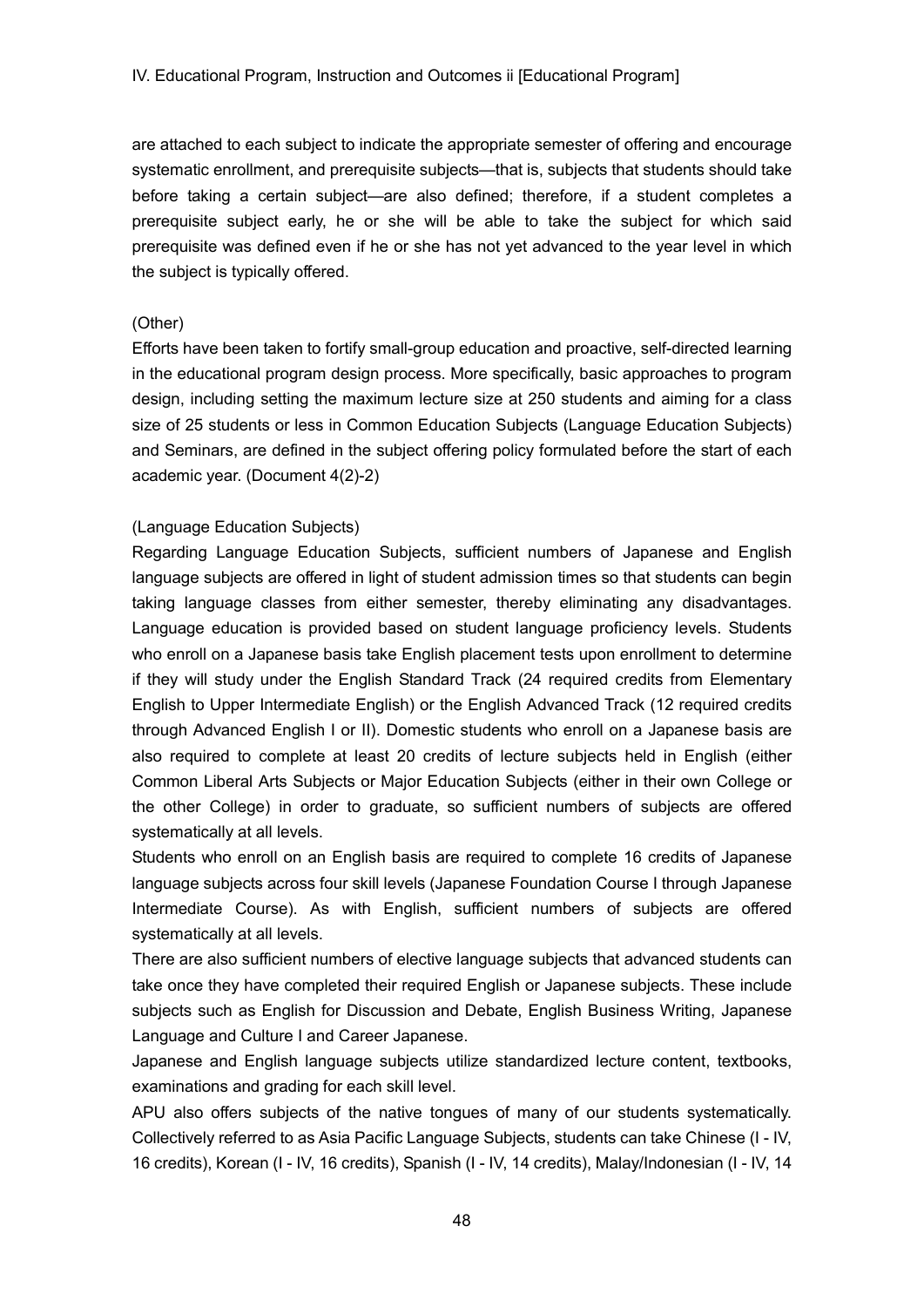credits), Thai (I - IV, 14 credits) and Vietnamese (I - IV, 14 credits).

There are a total of 64 Language Education Subjects listed in the University Regulations as follows: English—20 subjects; Japanese—18 subjects; AP Languages—24 subjects; Intensive Language Learning Overseas of English and AP Languages—1 subject; and Special Lecture (Language Education)—1 subject.

## (Common Liberal Arts Subjects)

Both Colleges share "cultivating human resources who ... [have a] comprehensive understanding of the diverse political conditions, economies, societies, and cultures of the Asia Pacific region" as a human resources development goal. Common Education Subjects (Common Liberal Arts Subjects), which are common 100 series (first-year) subjects for both Colleges, include subjects following the goal to cultivate a comprehensive understanding of the Asia Pacific region: Religions of the Asia Pacific, Business Affairs in the Asia Pacific, History of the Asia Pacific, Languages of the Asia Pacific, Geography of the Asia Pacific and Culture and Society of the Asia Pacific.

First-Year Student Workshop I, a subject for all incoming freshmen, was established to assist students in their transition to university-level learning, in which a proactive, self-directed approach is required in order to identify and solve problems on one's own accord. The subject also aims to ensure effective learning at APU by students from around the world with diverse educational backgrounds. First-Year Student Workshop II, another subject for freshmen, aims to provide students with the skills and attributes they need to critically examine social issues and propose creative solutions to problems while working with classmates who have different cultural backgrounds. In the subject, projects are undertaken by small, mixed groups of Japanese and English-basis students. Both of these subjects employ standardized teaching methods, lecture content and grading.

The curriculum also includes systematically placed information subjects to boost students' information literacy. Subjects on offer include the 100 series Internet Fundamentals, Programming I and Computer Literacy, the 200 series Programming II, Data Mining and Internet Technology Integration, and the 300 series Applied Programming and Database Systems.

There is a total of 79 Common Liberal Arts Subjects listed in the University Regulations, namely, 42 first-year (100 series) subjects, 22 second-year (200 series) subjects and 15 third-year (300 series) subjects.

## (Major Education Subjects)

Subjects common to both Colleges include the 200 series (second year or above) Field Study, in which students visit a location in Japan or overseas with their instructor to research a particular topic, and Applied Training, a third-year seminar in which students conduct on-site research related to their other seminars with their supervisor. In addition, the small-group third-year seminars Major Seminar I/II and fourth-year seminars Research Seminar and Undergraduate Thesis are also included. Thus, total number of subjects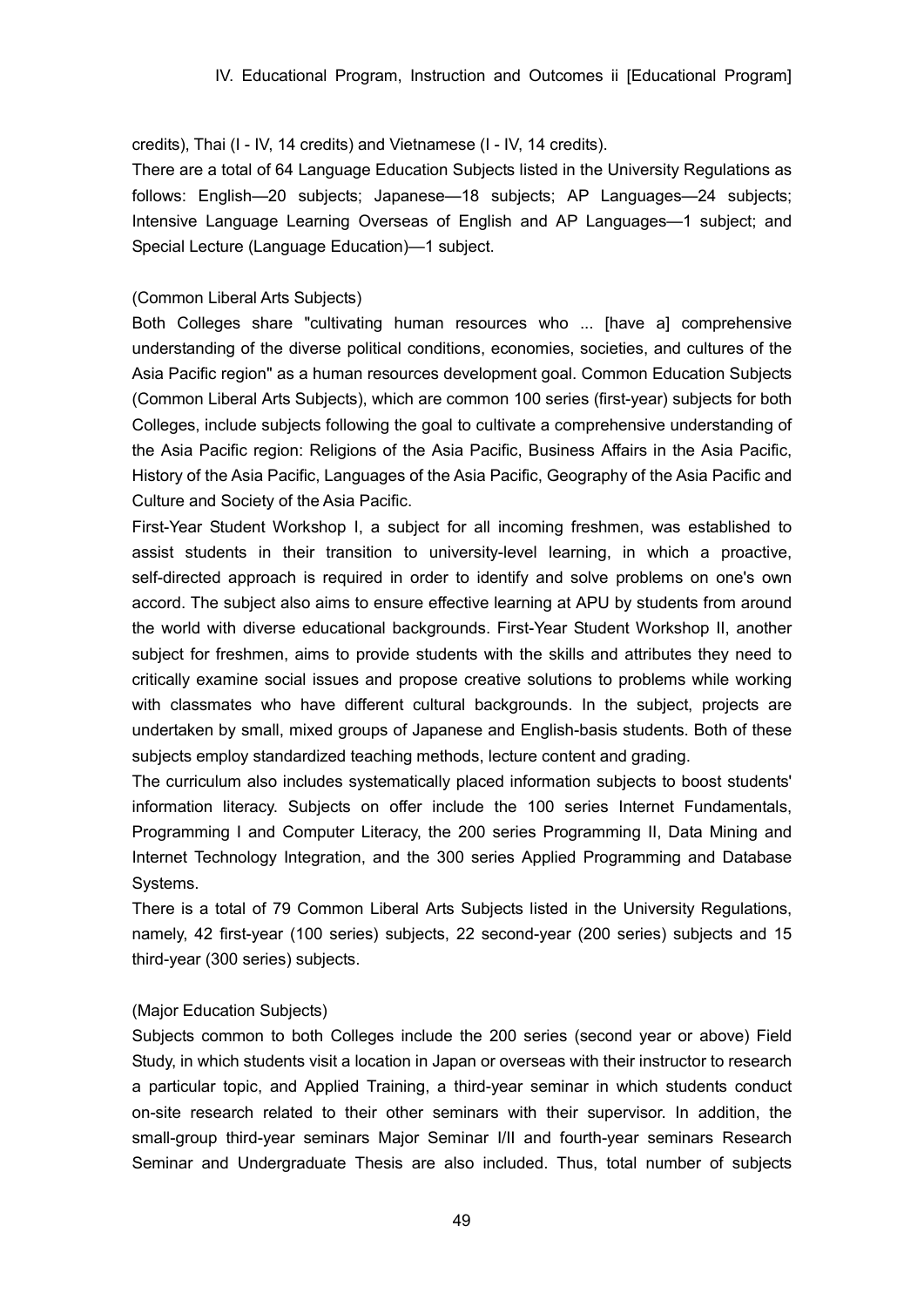common to both Colleges is six subjects (14 credits). In particular, third and fourth-year seminars are offered as a lead up to the final research paper that students will write in the Undergraduate Thesis subject.

### 2-1) College of Asia Pacific Studies (APS)

### (Major Education Subjects)

In line with our human resources development goals, we have established the following four Courses in APS to conduct education and research in order to develop wide-ranging problem solving ability and specialized know-how of the issues facing the Asia Pacific region centered on solid language proficiency and a basic understanding of the diverse cultures, histories, societies, natural environments and historical conditions of the Asia Pacific region. Major Education Subjects account for at least 50% (62 of 124 credits) of the credits required for graduation.

## (1) Environment and Development Course

An understanding of water, forests and other environmental resources is essential when considering the future of the Asia Pacific. Profit-driven development has brought with it a raft of environmental and other issues, and sustainable development is an urgent issue for our times. This Course tackles the question of sustainable development in relation to efforts to balance environmental conservation and economic development. Students consider path for sustainable development in light of the systems and laws in each country and region.

There are 23 subjects (46 credits), including Development Policy and Environmental Policy, listed for this Course in the University Regulations.

#### (2) Culture, Society and Media Course

In this Course, students study the societies, cultures and values of the Asia Pacific to deepen their understanding of the problems it faces. In this Course, students study the basics of information technology, upon which they delve into cultural studies and new media studies to gain a deep understanding of our multicultural society. Through this, they gain a global perspective and the ability to view the region from several angles.

There are 31 subjects (62 credits), including Cultural Anthropology and Multiculturalism and Society, listed for this Course in the University Regulations.

(3) Hospitality and Tourism Course

Cultural exchange and regional industrial promotion by way of tourism are important aspects for the development of the Asia Pacific region. In this Course, students explore all facets of tourism through the lenses of culture, society and community. They study the theory and practice of hospitality management as it relates to the tourism and service industries as well as the medical and welfare sectors.

There are 22 subjects (44 credits), including Tourism Policy and Tourism Development, listed for this Course in the University Regulations.

(4) International Relations and Peace Studies Course

This Course focuses primarily on the study of dispute resolution and peace-building and aims to cultivate the ability to deal with increasingly complex global issues and, in turn, to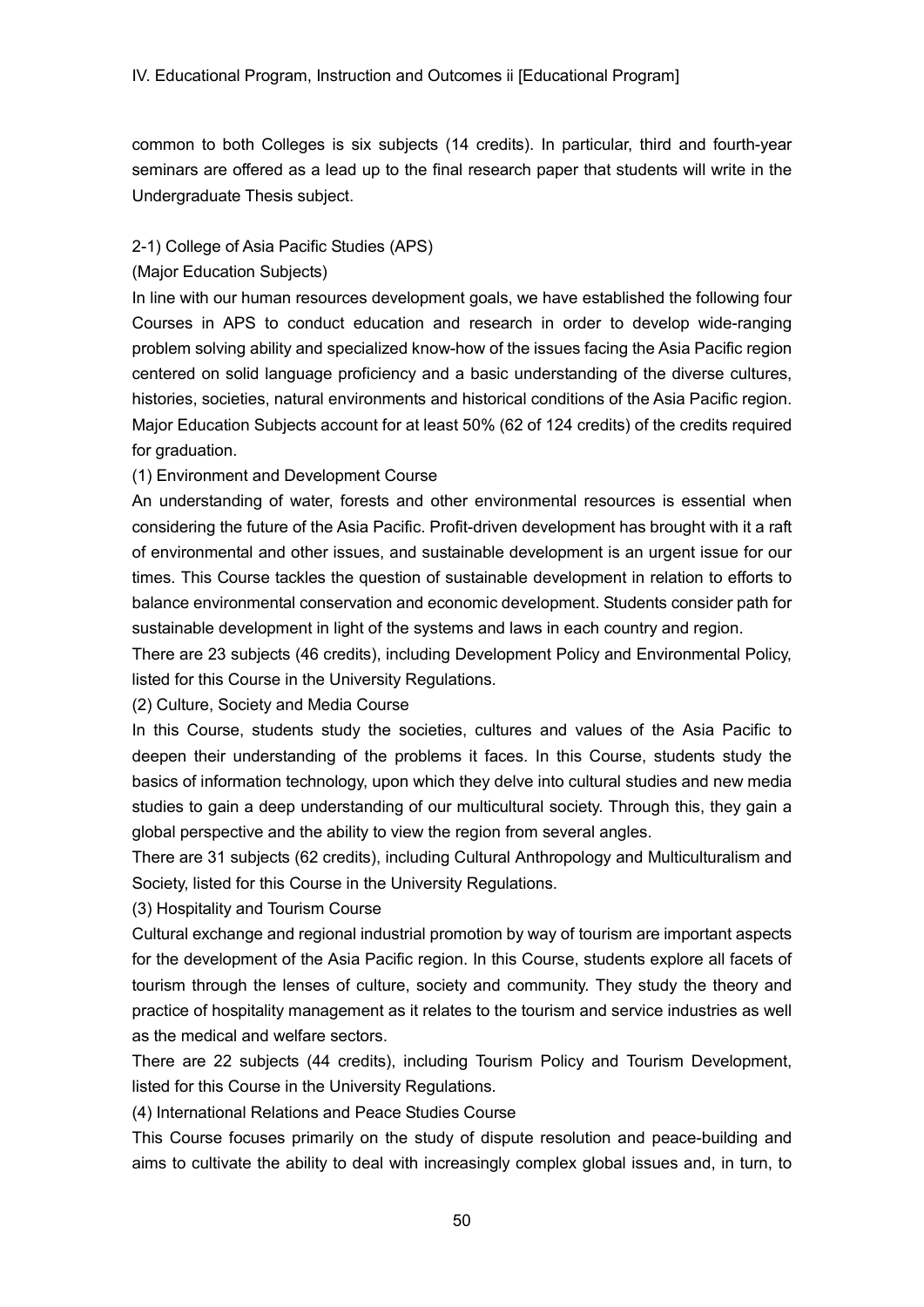develop human resources who will become the future experts in this field. Drawing from the three disciplines of international law, political studies and economics, this Course seeks to foster in students the critical thinking skills and policy-oriented approaches necessary to succeed in the fields of international relations, dispute resolution and peace-building.

There are 24 subjects (48 credits), including International Politics and Security and International Organizations, listed for this Course in the University Regulations.

#### 2-2) College of International Management (APM)

#### (Major Education Subjects)

Based on a wide-ranging understanding of the diverse societies, cultures and traditions of the Asia Pacific, we will design a curriculum to develop students with the values and social awareness geared toward creating new businesses and to cultivate human resources with the drive and creativity to succeed in the dynamic world of business in Asia. To achieve this we will bolster student fundamentals in economics and management, develop advanced language proficiency and improve intercultural communication skills as well as we offer education and research of major subjects in the following four Courses. All freshmen are required to register Introduction to Business Management (2 credits) and Business Mathematics (2 credits), and depending on their placement test scores, Fundamental Mathematics (2 credits). There are also five subjects (10 credits) of Core Subjects that students are strongly urged to take to prepare them for their studies in the respective Courses though they are not required subjects. These are Accounting I, Accounting II, Finance, Principles of Marketing and Organizational Behavior.

Major Education Subjects account for at least 50% (62 of 124 credits) of the credits required for graduation.

#### (1) Strategic Management and Organization Course

To ensure their lasting development, organizations must set goals that are beneficial to society. To achieve those goals, the people in those organizations must engage in activities according to basic principles and methods. This Course is geared toward students who want to make a contribution to companies or students who are planning to take over their family business. There are 11 subjects (22 credits), including International Management and International Human Resources Management, listed for this Course in the University Regulations.

#### (2) Innovation and Economics Course

Innovation and efficient production management are the driving forces of corporate growth. In this Course, students will learn what generates innovation and what efficient production management entails. Students will also learn about the economic foundations that underlie these concepts and about economic development as the end product of corporate development. The Courses is particularly geared toward students who wish to contribute to national development as businesspersons or as policymakers. There are 11 subjects (22 credits), including Macroeconomics and Production Management, listed for this Course in the University Regulations.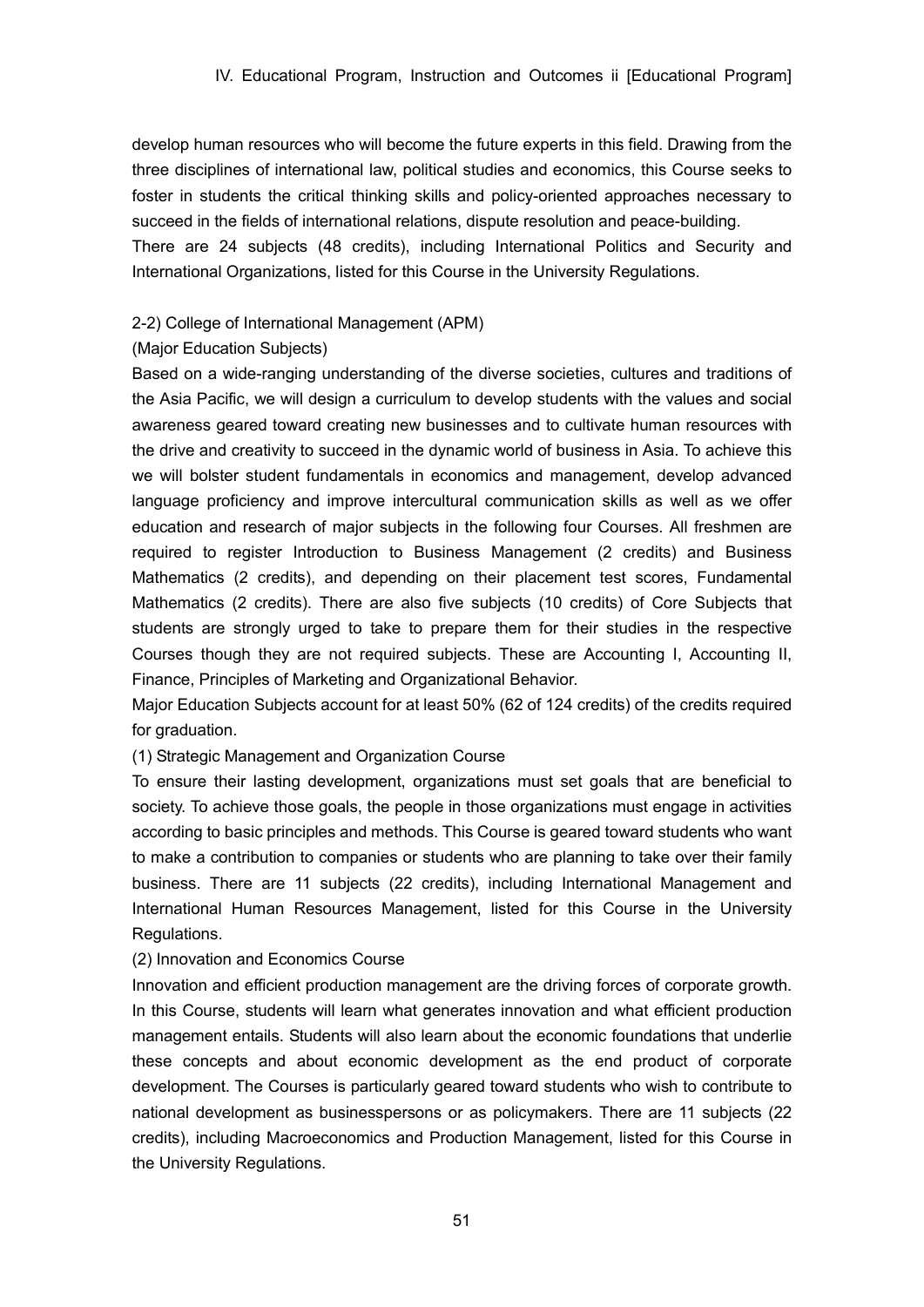## (3) Marketing Course

Students will learn how to provide products and services to the market. In particular, students will focus on how much of something to provide at what cost and with the best possible method. This Course aims to develop experts who can link the production phase to final consumers. This Course is geared toward students who want to be active, globally-oriented businesspersons. There are 11 subjects (22 credits), including International Logistics and Marketing Research, listed for this Course in the University Regulations.

## (4) Accounting and Finance Course

The health of corporate activity is judged by increase and decrease and flow of money. This is called Accounting, and it is a field that requires advanced specialization. Finance is the field concerned with raising and managing the funds necessary for corporate activity, and it requires in-depth know-how. This Course is for students who wish to develop a specialization in Accounting and Finance. There are 12 subjects (24 credits), including Financial Accounting I and Management Accounting, listed for this Course in the University Regulations.

As part of its efforts toward AACSB International Accreditation, the APM creates a Curriculum Alignment Matrix (CAM) every year and posts it on the homepage (http://www.apu.ac.jp/home/study/index.php?content\_id=46).

The CAM paints a clear picture of the relationship among the learning goals, learning objectives and Major Education Subjects in the College. By examining the matrix, students can easily understand what they can expect to learn by taking a certain subject. For the College, the matrix reveals which Major Education Subjects should be fortified to address areas where students lack skills.

## (International Exchange)

Since the formulation of the APU Student Mobility policy in AY2004, the university has expanded opportunities for study abroad and overseas language study, and we have actively dispatched students throughout Japan and around the globe. The pillar of the networks APU has built are our cooperative agreements with Japanese and foreign universities. Up through AY2012, we have concluded cooperative agreements with 402 institutions and student exchange agreements with 112 universities (as of March 31, 2012). We are also involved in multi-layered exchange with Kyung Hee University (Korea) and St. Edward's University (United States), both of whom operate joint degree programs with us. The number of partner universities / institutions and the number of students sent for the past three years are as follows.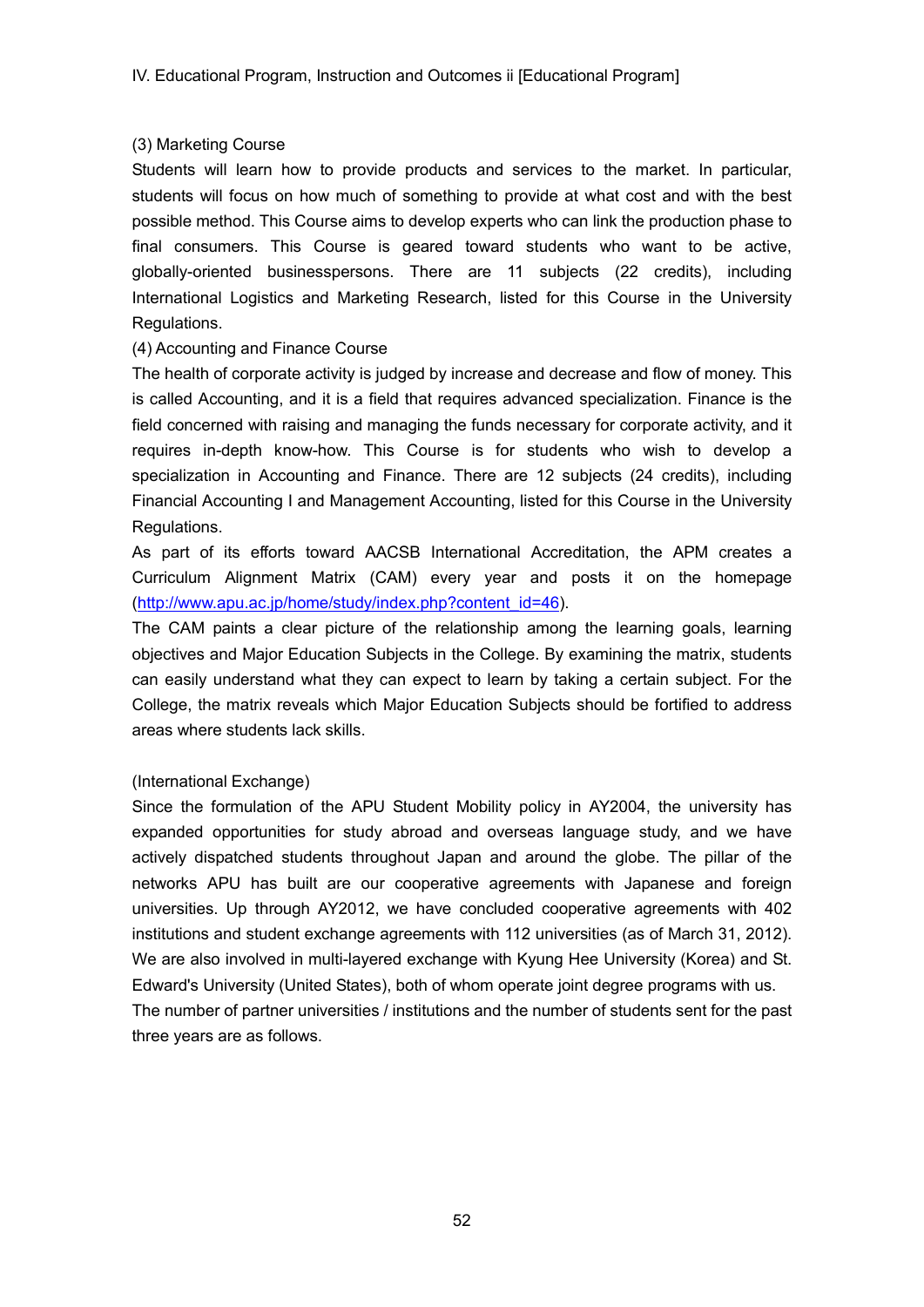|                                            | AY2010 | AY2011 | AY2012 |  |
|--------------------------------------------|--------|--------|--------|--|
| No. of Student Exchange Agreements         | 113    | 114    | 112    |  |
| No. of Countries/Regions (Student Exchange | 37     | 37     | 38     |  |
| Agreements)                                |        |        |        |  |
| No. of Outgoing Overseas Program           | 64     | 44     |        |  |
| Participants                               |        |        | 59     |  |
| No. of Cooperative Agreements (Entire      | 386    | 398    | 402    |  |
| Ritsumeikan Trust)                         |        |        |        |  |
| No. of Countries/Regions (Cooperative      | 62     | 62     | 63     |  |
| Agreements/ Entire Ritsumeikan Trust)      |        |        |        |  |

[Number of Agreements]

In addition to internationalizing our campus with regular exchange students, we also sharpen our international focus by actively accepting short-term non-degree students. Internationalization through international student intake inevitably is what gives APU's education its global standard. For this reason, subjects listed in the University Regulations are offered in both English and Japanese and flexible intake is conducted by using the semester system. APU also actively utilizes global standard textbooks, promotes Active Learning and designs programs to promote global student mobility. In doing this, APU strives to improve quality in its internationally-acceptable education and learning systems. Non-degree short-term exchange student and foreign research fellow intake through these programs is as follows.

| Period         | <b>Details</b>  | AY2010 | AY2011 | AY2012 |
|----------------|-----------------|--------|--------|--------|
| 1 semester or  | No. of Students |        | 18     | 28     |
| longer         | Country/Region  | 11     |        | 11     |
| Shorter than 1 | No. of Students | 102    | 41     | 76     |
| semester       | Country/Region  | 19     | 15     | 16     |

[Numbers of Short-term Exchange Student and Part Time Study Student]

<Status of establishment of necessary subjects> <Systematic distribution of sequential subjects> <Master's/ Doctoral degree programs: Balance of coursework and research>

3-1) Graduate School of Asia Pacific Studies

(Masters Programs in the Graduate School of Asia Pacific Studies)

As mentioned previously, educational programs in the Graduate School of Asia Pacific Studies comprise two types of subjects: Common Subjects and Major Subjects.

Common Subjects are common to both the Asia Pacific Studies Major and the International Cooperation Policy Major. These include subjects that teach research techniques, such as Advanced Research Methods and Advanced Data Analysis and Statistics, and subjects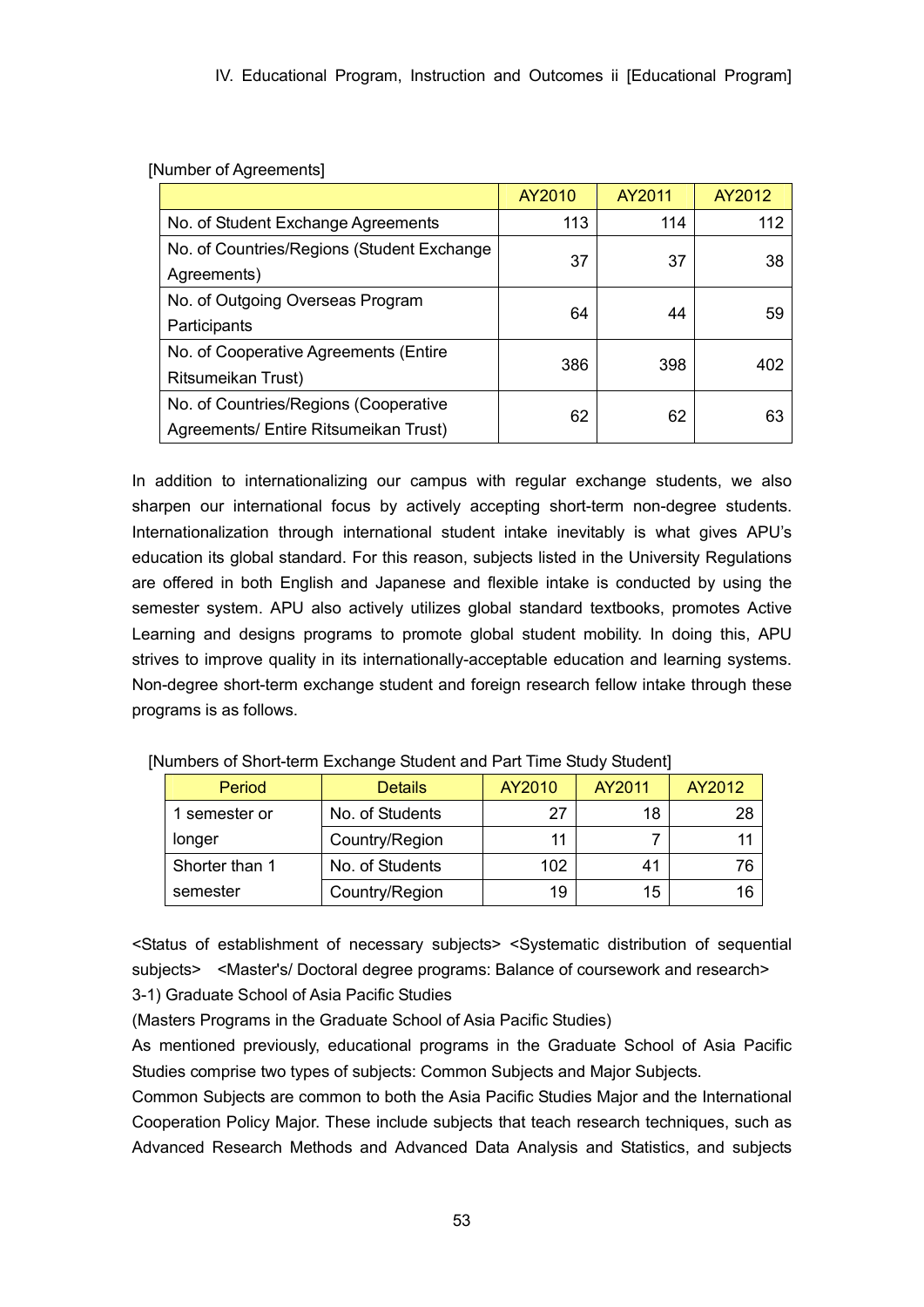focused on cultivating wide-ranging knowledge on the cultures, societies, economies and politics of the Asia Pacific region, such as Political Trends in the Asia Pacific, Management in Asia and Japan and Introduction to the Asia Pacific Region I/II. There are 24 2-credit subjects on offer, and students must complete at least 10 credits of Common Subjects. Since Common Subjects are designed to provide students with foundations for learning and research, as a rule, the curriculum is structured so that students take these subjects in their first year. Sufficient numbers of subjects are offered with a proper balance for each semester and quarter in light of student admission times so that students can begin taking classes from either semester, thereby eliminating any disadvantages.

Based on the fundamental knowledge obtained in Common Subjects, students take Major Subjects to deepen their expertise in the Division selected at the time of enrollment. Major Subjects consist of Asia Pacific Studies Major Subjects (17 subjects each worth two credits listed in the University Regulations, excluding Seminars) and International Cooperation Policy Major Subjects (50 subjects each worth two credits listed in the University Regulations, excluding Seminars); students must complete at least 24 credits of Major Subjects.

Major Subjects include Seminars which enable students to undergo research supervision on a topic of their choosing, all while they acquire and strengthen their fundamental and advanced knowledge from lecture subjects.

Students in the Asia Pacific Studies Major must complete at least 14 credits of Seminars, while students in the International Cooperation Policy Major must complete at least 12 credits of Seminars. Starting from the first semester, students take Research Project I (4 credits), a seminar in which they conduct research in preparation for writing a thesis and receive supervision from a faculty supervisor. If a student remains enrolled for the standard enrollment period of two years, he or she will take Research Project I (4 credits) in the first semester, Research Project II (4 credits) in the second semester and Research Project III (research supervision for a Master's Thesis) or Research Project IV (research supervision for a Research Report) in the fourth semester. In this way, students spend three semesters taking Seminars and receiving research supervision. (The third semester is treated as time to conduct research and write.)

The Graduate Academic Handbook contains a flow chart that clearly illustrates the process of taking Seminars, submitting a Master's Thesis or Research Report, undergoing a screening and obtaining a degree. The Graduate Academic Handbook is also available on the APU homepage, so it can be viewed from off campus.

(Doctoral Program in the Graduate School of Asia Pacific Studies)

The curriculum in the doctoral program consists of two Lecture Subjects (2 credits each), six Seminars (2 credits each), three Research and Presentation Subjects (2~4 credits each) and two Tutorials (two credits each), for a total of 13 subjects (30 credits). Including the two first-year lectures, Perspectives on Asia Pacific Studies and Theories for Asia Pacific Studies, all subjects are required and students enroll as illustrated below.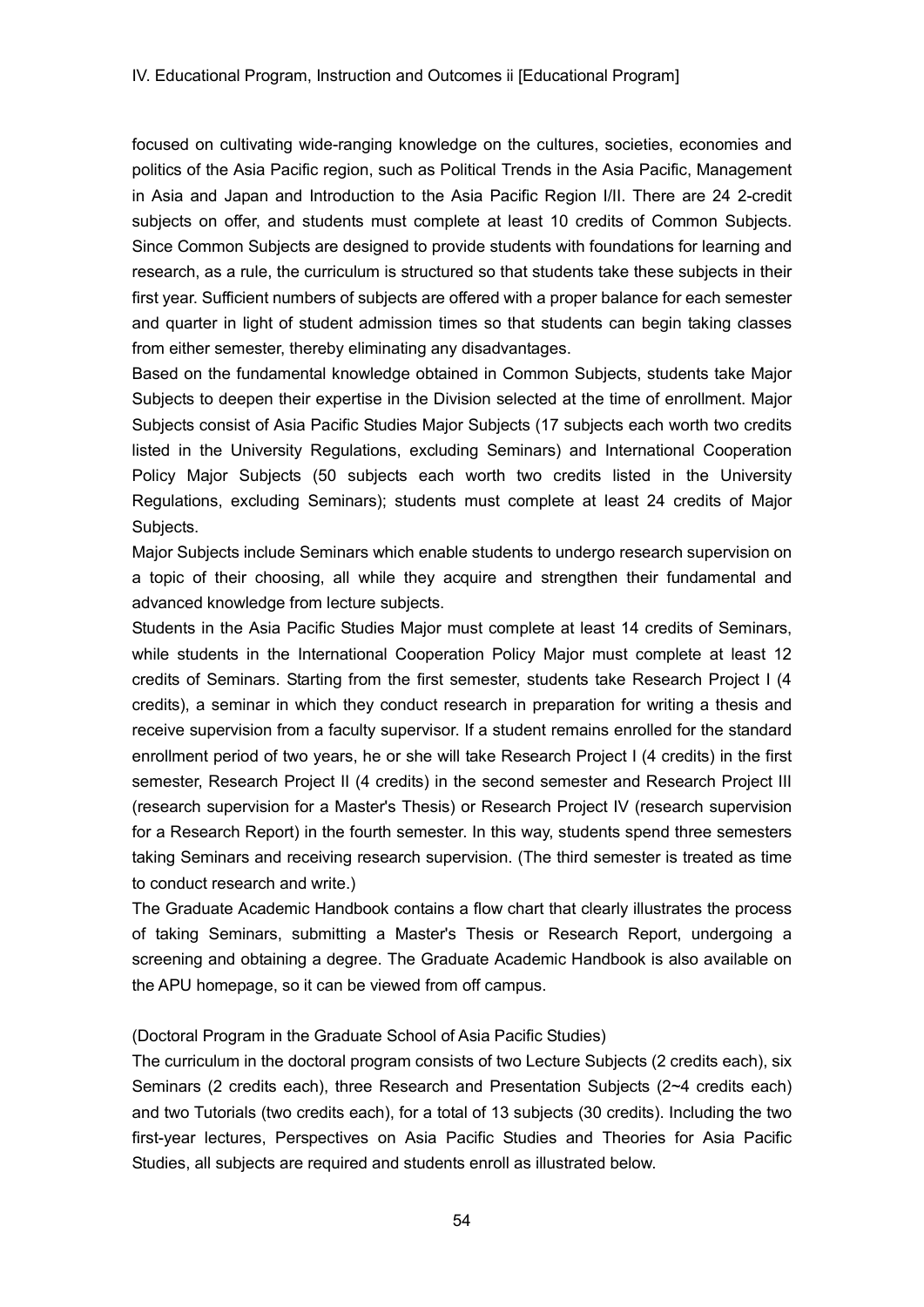Starting from the first semester, students take one seminar a semester (Advanced Research on Asia Pacific Studies I~VI; 2 credits each) in which they conduct research in preparation for writing a dissertation, and they also receive supervision from a faculty supervisor. Under the tutelage of their supervisors, students also write a research paper called the dissertation submitted in partial fulfillment of the award of a PhD and learn presentation skills.



## 3-2) Graduate School of Management (GSM)

As mentioned previously, the educational program in the GSM consists of three types of subjects: Required Subjects, Elective Subjects and Seminars.

There are nine Required Subjects (2 credits each) designed to cultivate basic and advanced knowledge in business and management, and these include subjects such as Quantitative Analysis and Statistics, Accounting I and II and Finance. As a rule, students take the Required Subjects in their first year. Since the educational programs in the GSM primarily begin in the Fall, most of the Required Subjects in the curriculum are offered in the Fall, but some subjects are offered in both semesters to accommodate Spring enrollees.

Based on the fundamental knowledge obtained in Required Subjects, students take Elective Subjects to deepen their expertise in the Specialization selected at the time of enrollment. Elective Subjects are divided into the following categories: General Business Administration (5 subjects, 2 credits each), Finance (8 subjects, 2 credits each), International Business and Marketing (6 subjects, 2 credits each), Innovation and Technology Management (6 subjects, 2 credits each) and Comparative Institution Design for Transition Economy and Business Management (9 subjects, 2 credits each). Students must complete at least 16 credits from this category.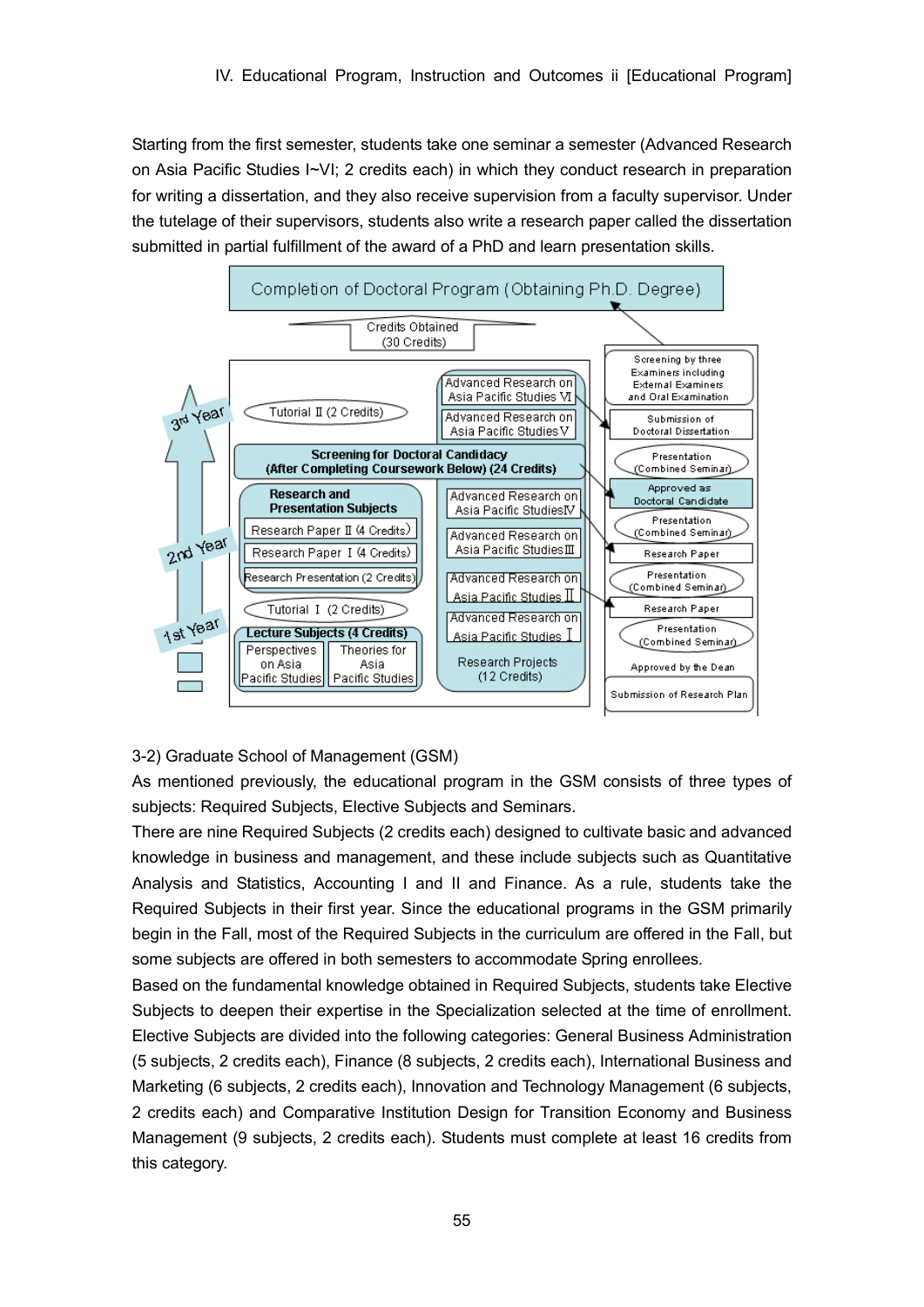Elective Subjects include Seminars which enable students to undergo research supervision on a topic of their choosing from the second semester, all while they acquire and strengthen their fundamental and advanced knowledge from lecture subjects. Students must complete at least 8 credits of Seminars. Starting from the first semester, students take Management Seminar I (2 credits), a seminar in which they conduct research in preparation for writing a thesis and receive supervision from a faculty supervisor. Students take Management Seminar II (2 credits) in the second semester and either take Master's Thesis (research supervision for a Master's Thesis) or Independent Final Report (research supervision for an Independent Final Report) in the fourth semester. In this way, students spend three semesters taking Seminars and receiving research supervision.

Systematic learning is given special focus in GSM. At the orientation, faculty members including the Dean advise students on enrollment and explain the curriculum, and students formulate their Study Plan (Curriculum Card) accordingly. The Dean and the Associate Deans confirm Study Plans to ensure that students are studying systematically and there are no imbalances in workload. Upon approving these, they are returned to the students. Students use these Study Plans to register for subjects.

As part of its efforts toward AACSB International Accreditation, GSM, like the APM, creates a Curriculum Alignment Matrix (CAM) every year and posts it on the homepage (http://www.apu.ac.jp/home/study/index.php?content\_id=46CAM).

The CAM paints a clear picture of the relationship among the learning goals, learning objectives and Major Subjects in the Graduate School. By examining the matrix, students can easily understand what they can expect to learn by taking a certain subject. For GSM, the matrix reveals which Major Subjects should be fortified to address areas where students lack skills.

# **(2) Does each program offer suitable educational content in accordance with the curriculum policy?**

<Bachelor's programs: Offer Educational content suitable for bachelor's programs education>

1) University-wide

Every year, subject offering policies for the upcoming academic year are drafted for each College and Graduate School, and these are adjusted on a university-wide basis before any subjects are offered. This adjustment process also serves as a mutual check-and-balance system, ensuring that the educational content is suitable for each program.

## 2) Common Across the Colleges

To ensure that educational content is suitable for the bachelor's degree programs, the syllabus for each subject clearly presents the achievement targets. The situation for Common Education Subjects (Language Education Subjects and Common Liberal Arts Subjects) in the bachelor's degree programs is as follows.

(Language Education Subjects: English, Japanese, AP Languages)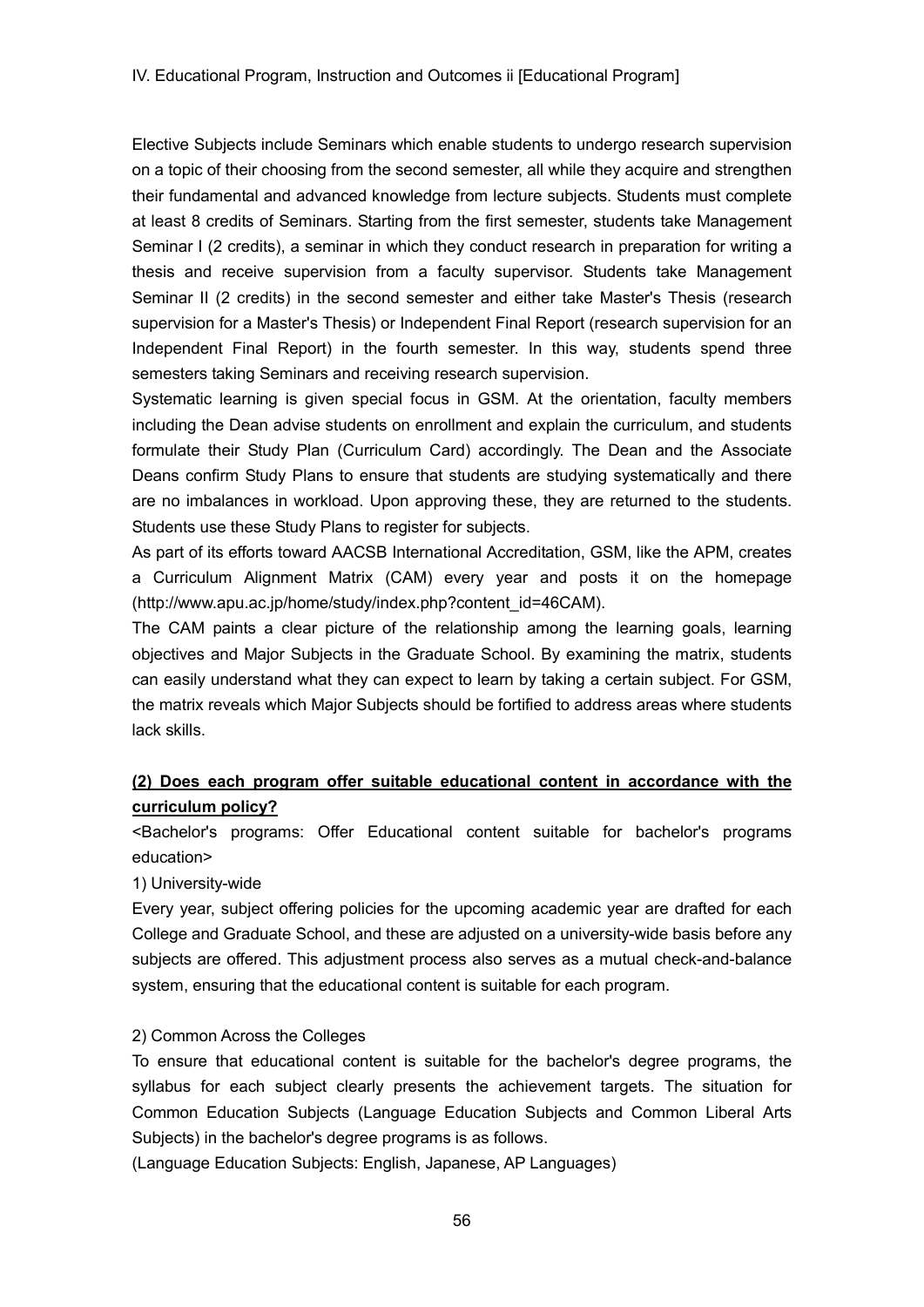- ・Language Education Subjects that are suitable for the bachelor's programs are offered by the Center for Language Education, which is in charge of language education, in accordance with the basic policy entitled "AY2013 Subject Offering Policy (First Draft)". As a general rule, a suitable number of language classes are offered based on the number of incoming freshmen and their placement test results, in accordance with the following basic rules for language subject offerings.
	- [1] Enough classes will be offered for required foreign language subjects (English and Japanese) so that all students eligible for these subjects can take them.
	- [2] Language for Specific Purposes (LSP) Subjects will be offered for students who complete their required foreign language subjects (English and Japanese).
	- [3] Subjects will be offered for the six Asia Pacific Languages: Chinese, Korean, Spanish, Malay/Indonesian, Thai and Vietnamese.
- ・The same syllabus is used for Japanese and English language subjects with multiple class offerings, and lecture management methods, textbooks, materials and final examinations are all standardized. Separate surveys are conducted in English and Japanese language classes in addition to the Class Evaluation Survey implemented by APU, and the results are shared to contribute to organized education.

(Common Liberal Arts Subjects)

・As opposed to Major Education Subjects, these subjects are designed to provide students with broad-based fundamental knowledge. The Colleges and the Division of Academic Affairs allocate classes in accordance with the AY2013 subject offering policy. To ensure that educational content is suitable for the bachelor's programs, the level that students are expected to achieve by the time they complete a subject are explicitly defined in the form of the standards for completion listed in the syllabus. (Document.4(2)-4)

APU proactively promotes Active Learning—off-campus experiential academic programs that deepen students' ties with society and their practical skills. More specifically, APU has developed and offers the following wide variety of programs: a) Freshman Intercultural Relations Study Trip ("FIRST") Program, an introductory study abroad program on which first-year students visit certain locations in Korea to conduct research in small groups, b) Overseas Language Immersion Programs, immersive language education programs at foreign universities, c) Internship, d) Volunteer Activities, e) Field Study and f) Student Exchange Programs. In particular, the FIRST Program serves as an introductory level of Active Learning program, and every year, about 150 first-year Japanese-basis domestic students participate.

Preliminary and follow-up training sessions have been established in developing and offering these Active Learning subjects for credit, and this provides sufficient coverage of practical vs. in-class hours as stipulated in the Standards for Establishment of Universities. Students are stringently screened before selection for programs. Opportunities for follow-up reports and presentations are offered to promote exchange and dissemination of learning outcomes. In addition to students who participate in university-running overseas programs,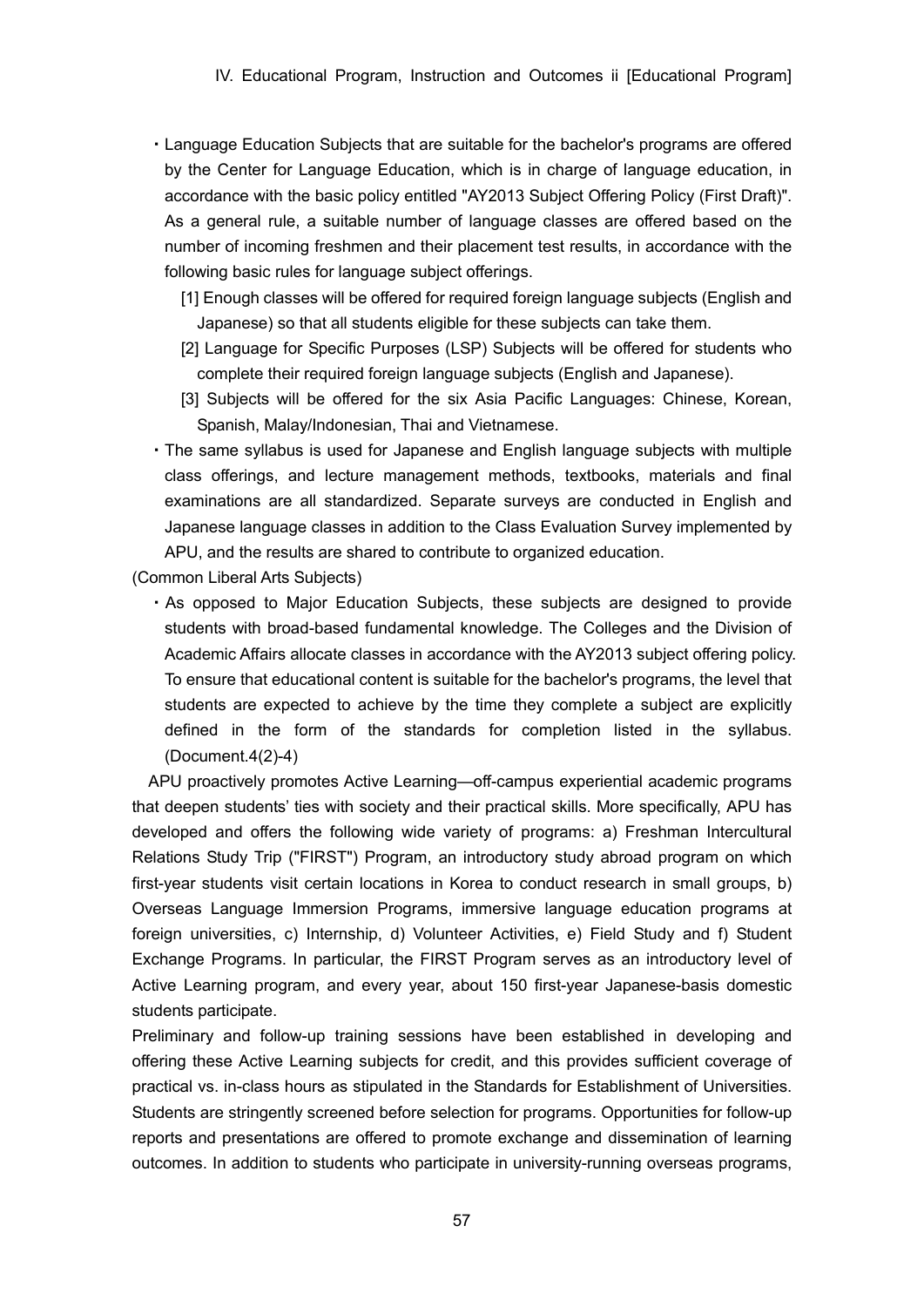there are some students who take leaves of absence to study languages and join internships overseas, but to make sure they are not taking "easy" leaves of absence, they are asked to submit overseas study plans that include post-reinstatement goals. Requests for leaves of absence are then approved or denied based on a screening, which includes further screening as needed. The system encourages reinstated students to reflect on how they have changed from their experiences abroad.

The number of participants in domestic and international off-campus programs for last three years is shown in the table below.

| Program  | <b>Student</b> | AY2010 | AY2011 | AY2012 |
|----------|----------------|--------|--------|--------|
|          | <b>Type</b>    |        |        |        |
|          | Domestic       | 296    | 262    | 192    |
| Domestic | students       |        |        |        |
| Programs | International  | 168    | 160    | 99     |
|          | students       |        |        |        |
|          | Domestic       | 234    | 308    | 315    |
| Overseas | students       |        |        |        |
| Programs | International  | 69     | 90     | 73     |
|          | students       |        |        |        |

#### [Off-Campus Program Participant Numbers]

<Bachelor's programs: Educational content that takes first-year education and university-high school collaboration into consideration>

(Basic Idea)

APU established the APU Freshman Education Committee in AY2008 which strives to approach myriad issues concerning first-year experience from a university-wide perspective in cooperation with both Colleges and all Divisions. Efforts to date include fundamentally revising First Year Education subject and revising management and freshman orientations and improving programs aimed at freshmen. APU has a clear policy to streamline and integrate various initiatives under the banner of First Year Education with an eye on student growth. APU was awarded the AY2008 Academic GP for its initiatives in this area and after the funded project concluded, it continued efforts to make improvements, including hiring new faculty members for the Education Development and Learning Support Center. The aims of these initiatives are as follows:

- 1) Adjust and transfer smoothly into university life;
- 2) Develop an APU identity and gain an understanding of the university's vision and history;
- 3) Build relationships with peers and develop a learning community;
- 4) Develop intercultural understanding and tolerance toward other cultures and value systems;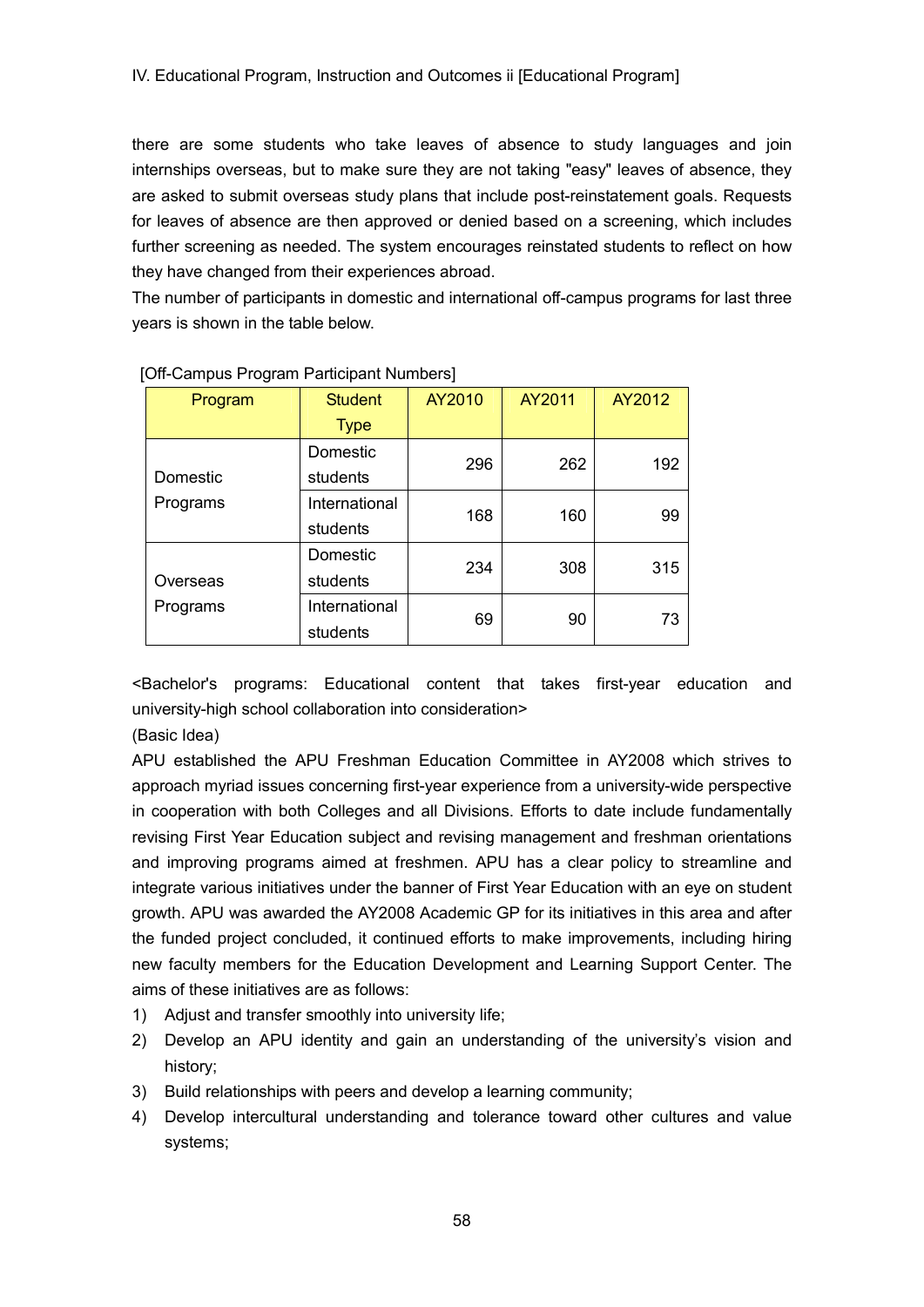- 5) Elevate student motivation to study and set goals for future career paths;
- 6) Acquire the ability to work in collaboration with others;
- 7) Acquire the knowledge and ways of thinking required for university education across all disciplines;
- 8) Promote self-directed reading, research, thinking, cooperation, discussion, summarizing and dissemination.

#### (Major Initiatives)

**[Curricular]** 

Curricular initiatives include the following.

・First-Year Student Workshop I/II

This subject, which is mandatory for all first-year students, is designed to facilitate the transition from high school to university by providing students with university-level study skills. First-Year Student Workshop I is separated into domestic and international student classes, while First-Year Student Workshop II classes are mixed. Students learn how to find information, write reports, avoid plagiarism, give presentations and participate actively in class. One unique feature of this subject is group work facilitated by older students.

・Introduction to APU

This subject is a seminar that combines faculty lectures and peer-led workshops with the aim of cultivating intercultural understanding and teamwork. It is offered in 30-person classes. One Peer Leader is assigned to each group of six freshmen to promote group discussions and multicultural joint learning. The 30 Peer Leaders use cases designed based on actual student life experiences with other cultures, and they have students write reports on these cases after each lecture. For one class, APU's first President is invited to give a special lecture, and this helps improve their motivation.

[Learning Support]

・Self-Access Learning Center (SALC)

One example of support aimed at first-year students are the endeavors of the Self-Access Learning Center (SALC). In order to improve student language proficiency, students must be self-aware of their objectives and actively engage in self-directed study. Therefore, APU established the SALC in AY2007 and assigned expert staff to counsel students on language study. In addition to one-on-one counseling sessions and lessons, there are various workshops and study meetings for different language proficiency levels and purposes which are offered in cooperation with the Japanese and English instructors in the Center for Language Education (CLE).

・Writing Center

In order to improve academic writing in both English and Japanese, a Writing Center was established in AY2012. CLE faculty member serve as the coordinator for English writing support, while faculty member from the APS serve as the coordinator for Japanese writing support. Both coordinators supervise the training of student peer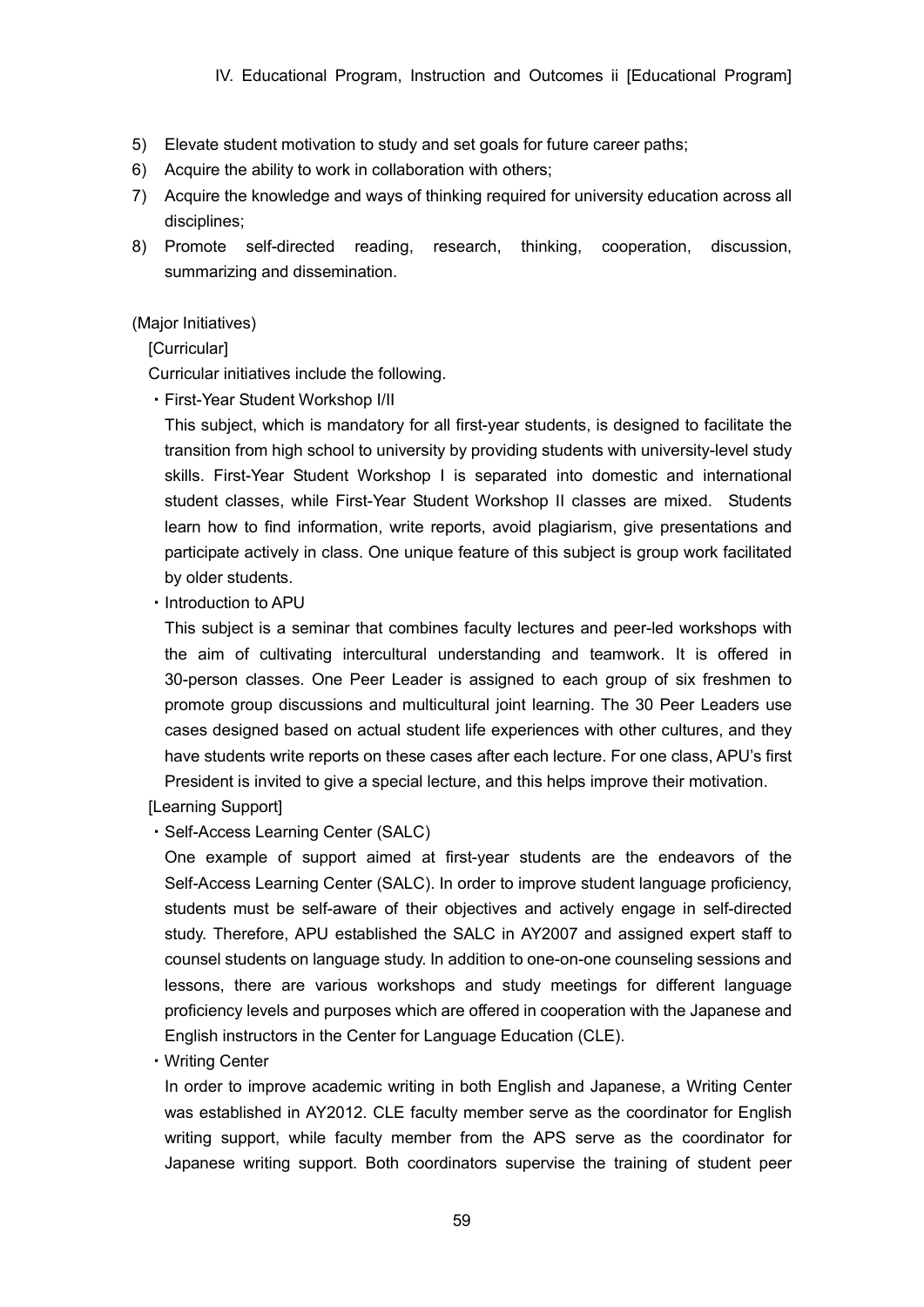advisors who provide writing advice to students who visit the Center. (Document 4(2)-3)

・Academic Advising

Providing appropriate guidance is crucial at APU since a diverse array of students, both international and domestic, are admitted. Newly enrolled APU students primarily take Japanese or English subjects once they enroll. As such, many students seek study and student life advice from their language instructors. In addition to this, the university provides academic advising to all students. As the secretariat for advising, the Academic Office provides full support. More specifically, faculty members in charge of academic advising work with the Japanese and English language instructors in the CLE, who interact with first and second-year students on a daily basis, to support students who come for consultations. There are advising booths in the Learning Commons and consultation rooms in the Academic Office. The Office also identifies students who are not completing sufficient numbers of credits and calls them in for academic advising sessions.

・Office Hours

Upper-level students are advised by their seminar instructors. An adequate enrollment supervision system is in place with faculty members setting aside 95 minutes per week as Office Hours to provide students with appropriate guidance on their studies. Students who have completed insufficient credits are sent warnings via e-mail and the online Personal Message System. The Divisions of Academic Affairs and Student Affairs collaborate to advise these students in person at the office counters. International student supervision covers not only registration support but assistance to maintain student status. Students who have completed insufficient credits are interviewed and advised every semester. Likewise, students with poor grades are warned with regard to scholarship revocation.

・Other

Students enrolled for more than four years are permitted to register up to 24 credits per semester (same as 7th and 8th semester students); they are urged to register during the subject registration period and given opportunities for face-to-face meetings at the Office counter before registration. Student registration status is confirmed after the registration period, and second opportunities to meet staff are offered to encourage enrollment. Extra consideration is given to students in their 5th year and above with regard to registration.

## [Peer Support]

The Division of Student Affairs and the Division of Academic Affairs have collaborated to fundamentally revise the freshman orientation. Under the supervision of First Year Education faculty, a new reassurance-oriented orientation for freshmen was implemented with a primary role played by a peer support group called the Fellow Advisory Group (FLAG). This successfully boosted freshmen awareness of the university's systems. [Pre-Enrollment Initiatives]

Other educational content that takes university-high school collaboration into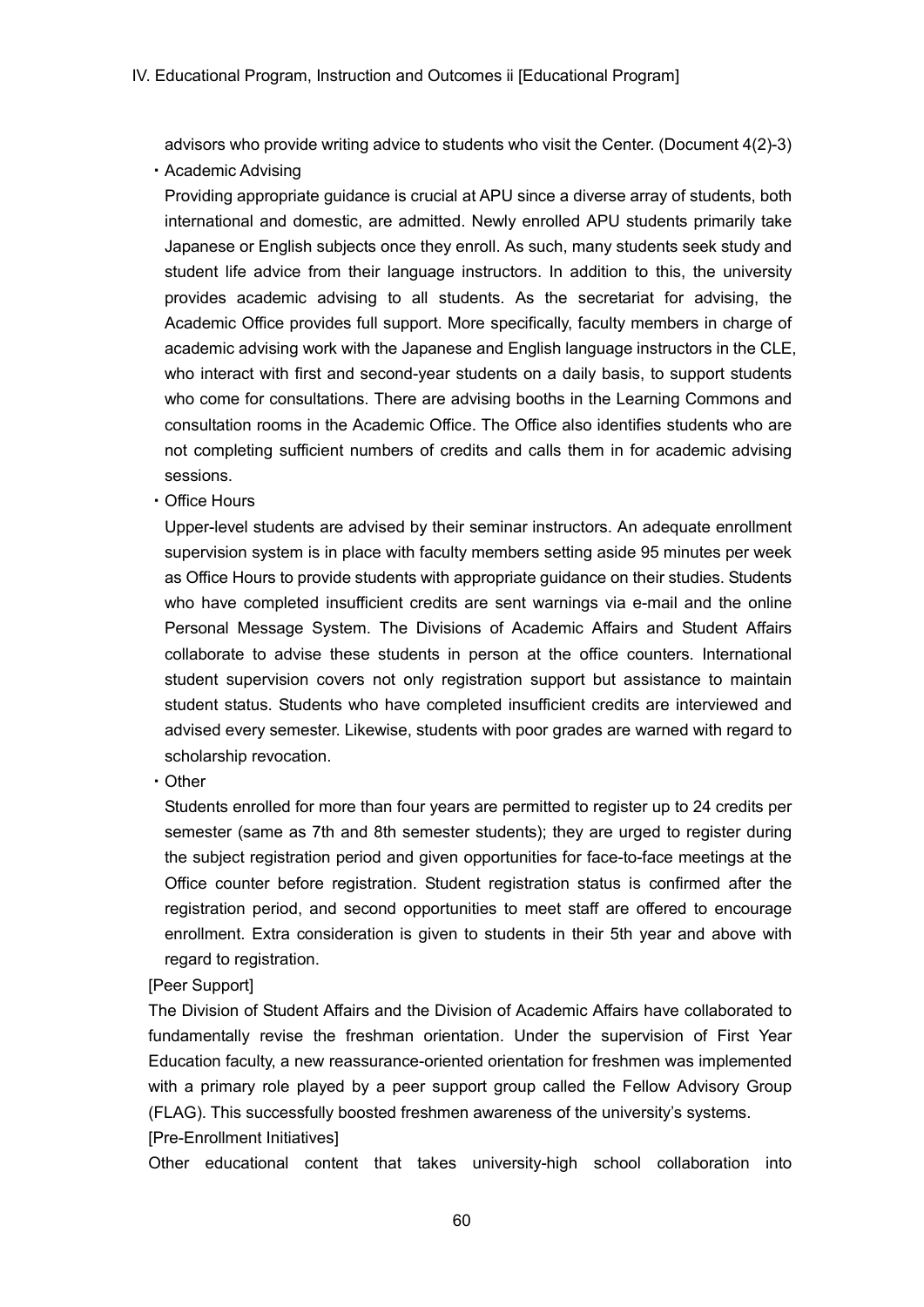consideration is outlined below. Pre-enrollment program participants complete self-assessment surveys containing the same questions before and after their programs so the university can measure changes in their behavior and ascertain the actual situation (Example question: "Were you able to correctly understand the passage you read and analyze it?" "Were you able to express your thoughts theoretically in writing?").

・Campus Visit Day

Campus Visit Day is an event for domestic students who took special entrance examinations and had their admission approved early. There are events to stimulate learning, measure student English proficiency and provide pre-enrollment study counseling. Their guardians are also invited. (Participation rate: 82% (334 of 407 accepted applicants))

・Schooling

Twelve Schooling Sessions are held at four venues around Japan (Tokyo, Osaka, Fukuoka, Oita) to provide approved enrollees with individual learning support and confirm their progress on pre-enrollment assignments. (No. of participants: 153; Participation rate: 37.6%)

・APU Basic Skills Brush-up Course

This course is held in March to expose students to university life before enrollment. They spend two weeks living in AP House 2 and join various sessions aimed at facilitating their transition to university-level learning. (No. of participants: 202; Participation rate: 49.6%)

<Master's/ Doctoral degree programs: Offer educational content that ensures advanced learning in each major area>

3) Common Across the Graduate Schools

To assure the quality of education and research in each Graduate School program, faculty members who provide instruction and research supervision at the graduate level are stringently screened, based primarily on their teaching and research achievements, before receiving qualifications to teach or supervise research in the Graduate Schools. These qualifications last for five years, at which time faculty members are re-screened. (Document 4(2)-5)

## 3-1) Graduate School of Asia Pacific Studies

The following academic programs in the Graduate Schools are designed to cultivate international perspectives and provide students with advanced knowledge in their major areas.

## (1) IMAT Program (Dual Degree Program)

Since the Fall of 2006, APU has operated a dual master's degree program in international material flow management (IMAT) Program with Germany's University of Applied Sciences, Trier (a state university in Rhineland). On this program, students spend their first year studying in Japan (APU) and their second year studying in Germany (University of Applied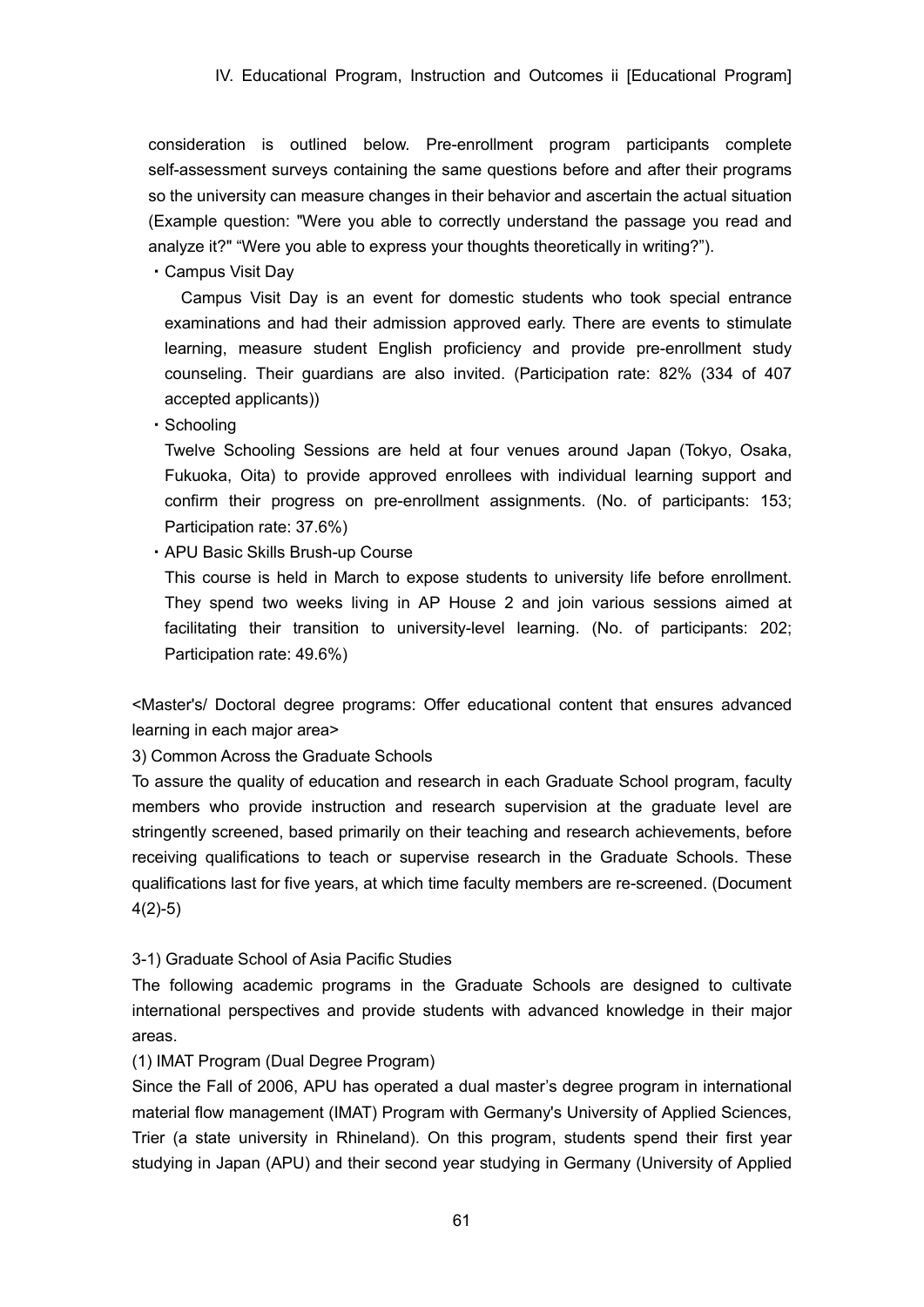Sciences, Trier). Lectures and research supervision are provided by both universities' highly experienced faculty members, and some of the program subjects are team-taught. Furthermore, the University of Applied Sciences, Trier uses its networks to provide students with internships, thus allowing them to put what they have studied and researched to use in practical environments. Students submit a Research Report to APU and a Master's Thesis to the University of Applied Sciences, Trier, and if they pass the screenings for both, they are awarded two degrees, a Master of Science in International Cooperation Policy and a Master of Engineering.

Actual figures are as follows.

|                               | 2006 | 2007 | 2008 | 2009 | 2010 |  |
|-------------------------------|------|------|------|------|------|--|
| <b>IMAT Program Enrollees</b> | 13   |      |      |      |      |  |

(2) Indonesia Linkage Program (Dual Degree Program)

As part of the Indonesian government's 3rd Professional Human Resources Development Project, APU operates a dual master's degree based on an agreement with Bravijaya University. (The program began in 2008, with the first cohort coming to APU in Fall 2009.) On this program, students spend their first year studying in Indonesia (Bravijaya University) and their second year studying in Japan (APU). For two years, they receive research supervision from Indonesian and Japanese faculty supervisors, and they summarize their research in the form of a Master's Thesis. Students who pass the Master's Thesis (In some cases, students are permitted to submit a Research Report) screening are awarded two degrees, a Master of Science in International Cooperation Policy and a Master of Public Administration.

Actual figures are as follows.

| AY                        | 2008 | 2009 | 2010 | 2011 | 2012 |
|---------------------------|------|------|------|------|------|
| Indonesia Linkage Program |      |      |      |      |      |

3-2) Graduate School of Management (GSM)

Academic systems that ensure advanced learning in each major area in the GSM include the development and usage of APU Business Cases.

Since the Graduate School opened in 2003, the Case Development Steering Committee has developed business cases for APU.

In AY2012, 12 business cases were developed including "Branding in the Cut Flower Industry: Suntory's Applause and Moondust", "Innovation Management: Nippon Film" and "Innovation Management: Beppu Hatto Onpaku", all of which were focused on the Asia Pacific region, and in some cases even more locally (Oita Prefecture and Beppu City). These original cases make the most of APU's unique characteristics. Business cases are developed in English, and some classes are now taught using these cases.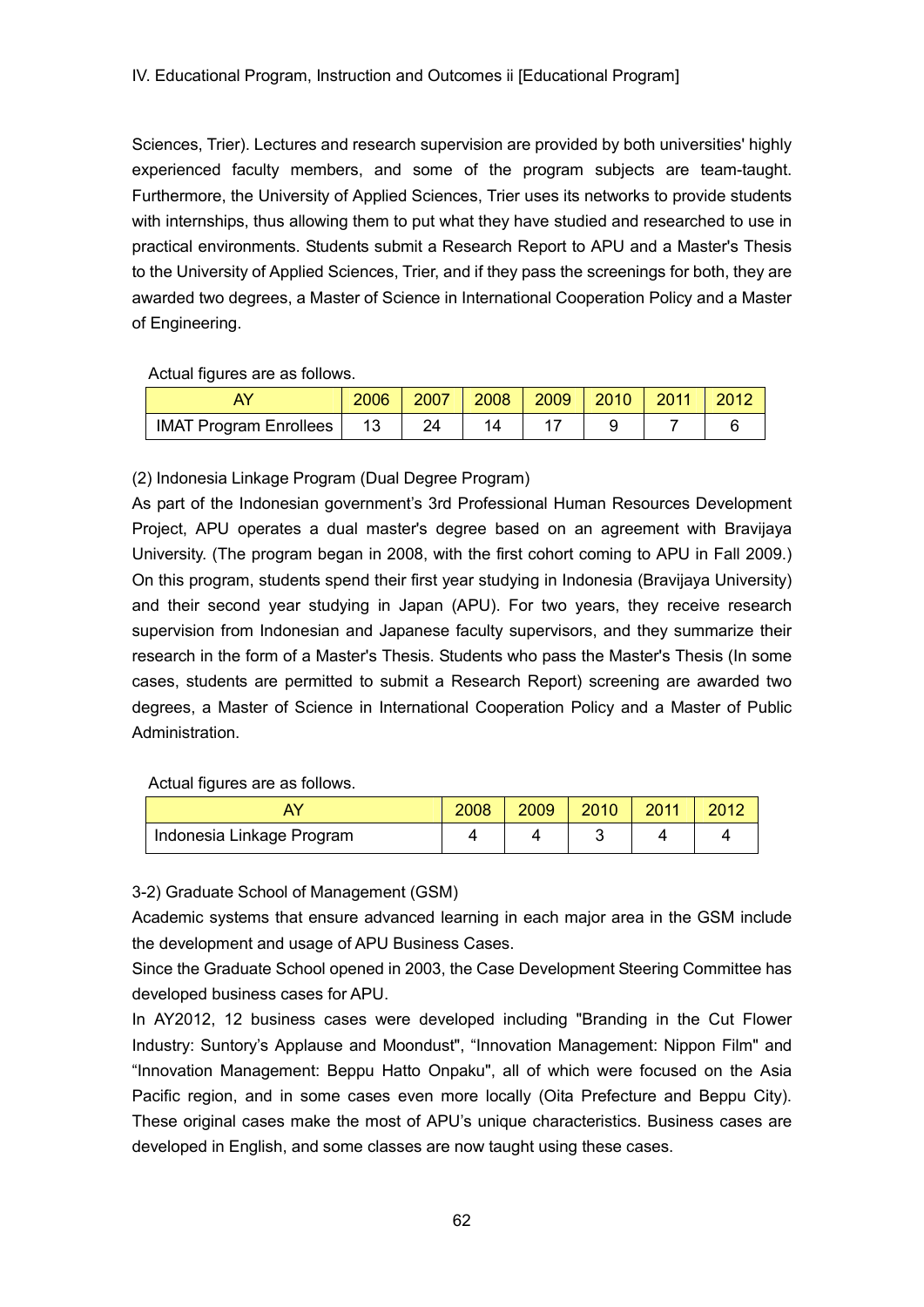## **2. Self Assessment**

In this section, we provided an explanation on the current situation regarding educational programs and educational content. We will now conduct an assessment of this situation based on the indicators listed for each College and Graduate School below:

(1) Appropriate establishment of necessary lecture subjects;

(2) Listing of Standards for Completion for each subject to show that educational content is suitable for the bachelor's programs.

## **[1] Items That Are Showing Results**

## 1) University-wide

<1> Establishing Suitable Subjects for Each Program

Regarding (1), subject offering policies for the upcoming academic year are drafted for each College and Graduate School every year, and these are adjusted on a university-wide basis before any subjects are offered. This adjustment process also serves as a check-and-balance system, ensuring that the educational content is suitable for each program.

Regarding (2), Standards for Completion are listed for every subject in both the bachelor's and master's programs.

## 2) Common Across the Colleges

<1> Promoting Student Understanding of Systematic Learning

The Common Education Subjects (Language Education Subjects and Common Liberal Arts Subjects) are appropriately offered to ensure that students attain the nine shared educational goals for the skills they should obtain by the time they graduate, and to do this, APU cultivates students with the ability to understand Major Education Subjects in both languages. In particular, Language Education Subjects (Japanese, English and AP Languages) are offered according to skill level, and class content at the same skill level is coordinated by the instructors. In addition, the prerequisite subjects that students are expected to complete are clearly presented in the Undergraduate Student Handbook: Academic Edition. This is effective in promoting the students' understanding of systematic learning, and together with the curriculum policy and the fact that necessary lecture subjects are appropriately offered, efforts in this area appear to have had some degree of success.

# **[2] Items Requiring Improvement**

3-1) Graduate School of Asia Pacific Studies

## <1> Systematizing Subjects

In the master's programs, the subjects offered in each Division are clearly stated in the Graduate Academic Handbook; however, instead of placing restrictions on enrollment, students are only provided with registration models. This allows students to choose subjects freely and conduct comprehensive, interdisciplinary research, but efforts will be made to promote steady, systematic enrollment so that students can deepen their specialized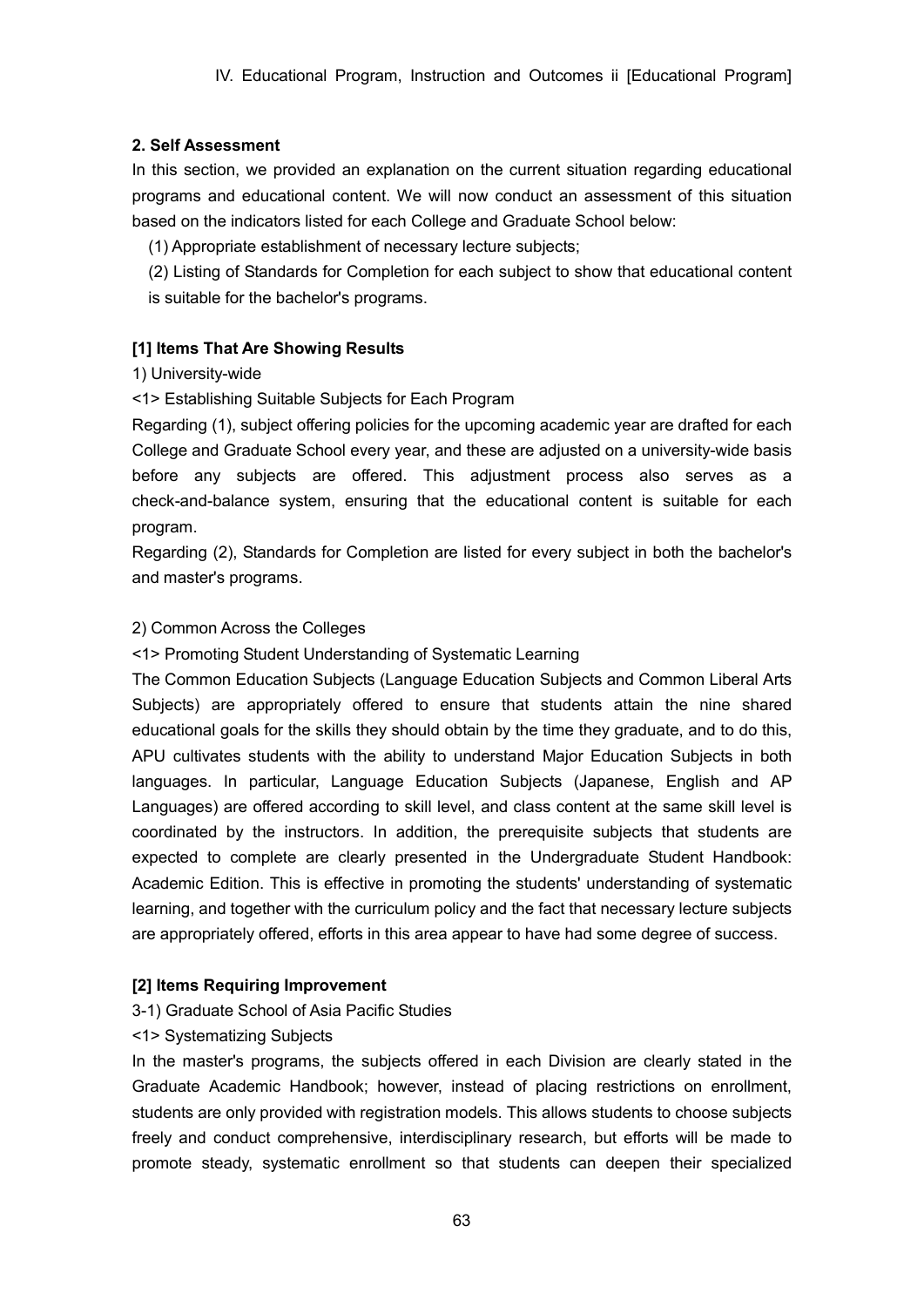knowledge by focusing on subjects in a particular area of study.

3-2) Graduate School of Management (GSM)

## <1> Utilizing Business Cases in Class

To ensure that students acquire the comprehensive knowledge of business and management stipulated in the educational objectives (human resources development goals), the Case Development Steering Committee was established to develop cases focused on Japan and the Asia Pacific region. While these activities are commendable, no efforts have been made thus far to monitor how cases are used in class and verify their effectiveness.

## **3. Development Policies towards the Future**

## **[1] Items That Are Showing Results**

1) University-wide

<1> Establishing Suitable Subjects for Each Program

Regarding "(1) Appropriate establishment of necessary lecture subjects", subject offering policies for the upcoming academic year are drafted for each College and Graduate School every year, and these are adjusted on a university-wide basis before any subjects are offered. Since this is an annual process conducted for each educational program, efforts will be made to refine and advance these course offering policies.

## 2) Common Across the Colleges

# <1> Promoting Student Understanding of Systematic Learning

Regarding "(2) Listing of Standards for Completion for each subject to show that educational content is suitable for the bachelor's programs", Standards for Course Completion are listed for every subject in bachelor's programs. To offer multiple sections of a subject going forward, especially for Registration Required Subjects and Core Subjects that should be offered in multiple sections to encourage student enrollment, efforts will be made to standardize syllabi.

## **[2] Items Requiring Improvement**

# 3-1) Graduate School of Asia Pacific Studies

# <1> Systematizing Subjects

In discussions on the AY2014 graduate school reforms, the basic approach of establishing a curriculum structure that clarifies academic disciplines while reinforcing expertise has been put forward. To achieve this, students will take at least 10 credits of subjects from two Divisions in the Asia Pacific Studies Major—International Relations (IR) and Society and Culture (SC)—or five Divisions in the International Cooperation Policy Major: International Public Administration (IPA), Public Health Management (PHM), Environmental Policy and Administration (EPA) (which will include the International Material Flow Management Program (IMAT)), Tourism Policy and Administration (TPA) and Development Economics